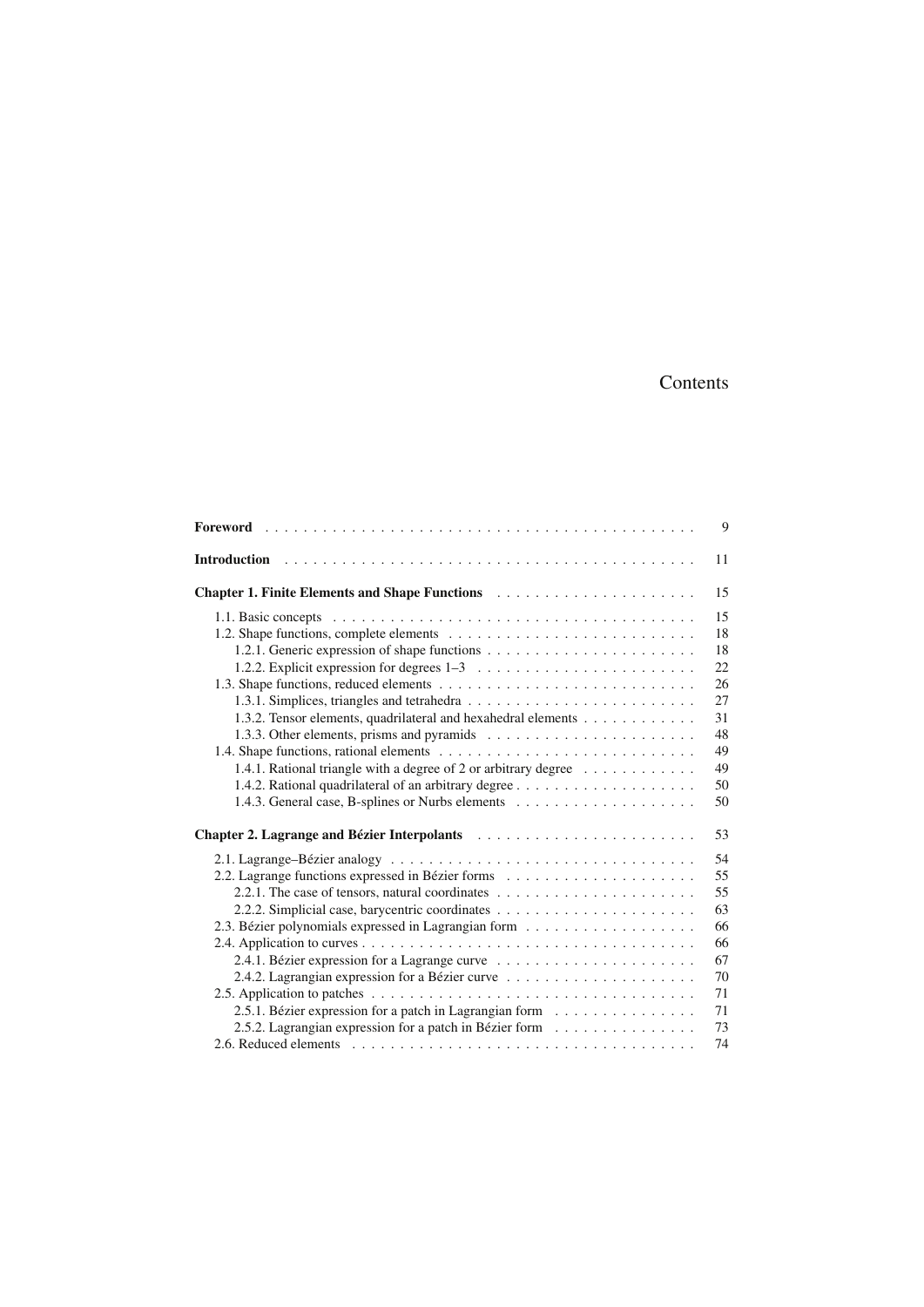|  |  |  |  |  |  | 6 Meshing, Geometric Modeling and Numerical Simulation 1 |  |
|--|--|--|--|--|--|----------------------------------------------------------|--|
|--|--|--|--|--|--|----------------------------------------------------------|--|

| 2.6.1. The tensor case, Bézier expression for a reduced Lagrangian patch<br>2.6.2. The tensor case, definition of reduced Bézier patches<br>2.6.3. The tensor case, Lagrangian expression of a reduced Bézier patch<br>2.6.4. The case of simplices $\ldots \ldots \ldots \ldots \ldots \ldots \ldots \ldots \ldots \ldots \ldots$ | 74<br>82<br>90<br>92 |
|------------------------------------------------------------------------------------------------------------------------------------------------------------------------------------------------------------------------------------------------------------------------------------------------------------------------------------|----------------------|
| Chapter 3. Geometric Elements and Geometric Validity                                                                                                                                                                                                                                                                               | 95                   |
|                                                                                                                                                                                                                                                                                                                                    | 96                   |
|                                                                                                                                                                                                                                                                                                                                    | 105                  |
|                                                                                                                                                                                                                                                                                                                                    | 105                  |
|                                                                                                                                                                                                                                                                                                                                    | 111                  |
|                                                                                                                                                                                                                                                                                                                                    | 115                  |
|                                                                                                                                                                                                                                                                                                                                    | 115                  |
| 3.5.2. Tensor elements, quadrilaterals and hexahedra                                                                                                                                                                                                                                                                               | 116                  |
|                                                                                                                                                                                                                                                                                                                                    | 120                  |
|                                                                                                                                                                                                                                                                                                                                    | 121                  |
| 3.6.1. Shift from Lagrange rationals to Bézier rationals                                                                                                                                                                                                                                                                           | 121                  |
| 3.6.2. Degree 2, working on the (arc of a) circle $\ldots \ldots \ldots \ldots \ldots \ldots$                                                                                                                                                                                                                                      | 121                  |
|                                                                                                                                                                                                                                                                                                                                    | 123                  |
| 3.6.4. On the use of rational elements or more $\dots \dots \dots \dots \dots \dots \dots$                                                                                                                                                                                                                                         | 138                  |
|                                                                                                                                                                                                                                                                                                                                    |                      |
|                                                                                                                                                                                                                                                                                                                                    | 141                  |
| 4.1. Triangulation, definitions, basic concepts and natural entities                                                                                                                                                                                                                                                               | 142                  |
|                                                                                                                                                                                                                                                                                                                                    | 142                  |
|                                                                                                                                                                                                                                                                                                                                    | 145                  |
|                                                                                                                                                                                                                                                                                                                                    | 145                  |
| 4.1.4. A shell of a $k$ -face $\ldots \ldots \ldots \ldots \ldots \ldots \ldots \ldots \ldots \ldots \ldots$                                                                                                                                                                                                                       | 145                  |
| 4.1.5. The ring of a $k$ -face $\ldots \ldots \ldots \ldots \ldots \ldots \ldots \ldots \ldots \ldots \ldots$                                                                                                                                                                                                                      | 146                  |
|                                                                                                                                                                                                                                                                                                                                    | 146                  |
|                                                                                                                                                                                                                                                                                                                                    | 148                  |
|                                                                                                                                                                                                                                                                                                                                    | 148                  |
|                                                                                                                                                                                                                                                                                                                                    | 148                  |
|                                                                                                                                                                                                                                                                                                                                    | 150                  |
|                                                                                                                                                                                                                                                                                                                                    | 151                  |
|                                                                                                                                                                                                                                                                                                                                    | 151                  |
|                                                                                                                                                                                                                                                                                                                                    | 152                  |
|                                                                                                                                                                                                                                                                                                                                    | 153                  |
|                                                                                                                                                                                                                                                                                                                                    | 156                  |
|                                                                                                                                                                                                                                                                                                                                    | 159                  |
|                                                                                                                                                                                                                                                                                                                                    | 160                  |
|                                                                                                                                                                                                                                                                                                                                    | 163                  |
|                                                                                                                                                                                                                                                                                                                                    | 165                  |
|                                                                                                                                                                                                                                                                                                                                    | 166                  |
|                                                                                                                                                                                                                                                                                                                                    | 168                  |
|                                                                                                                                                                                                                                                                                                                                    | 175                  |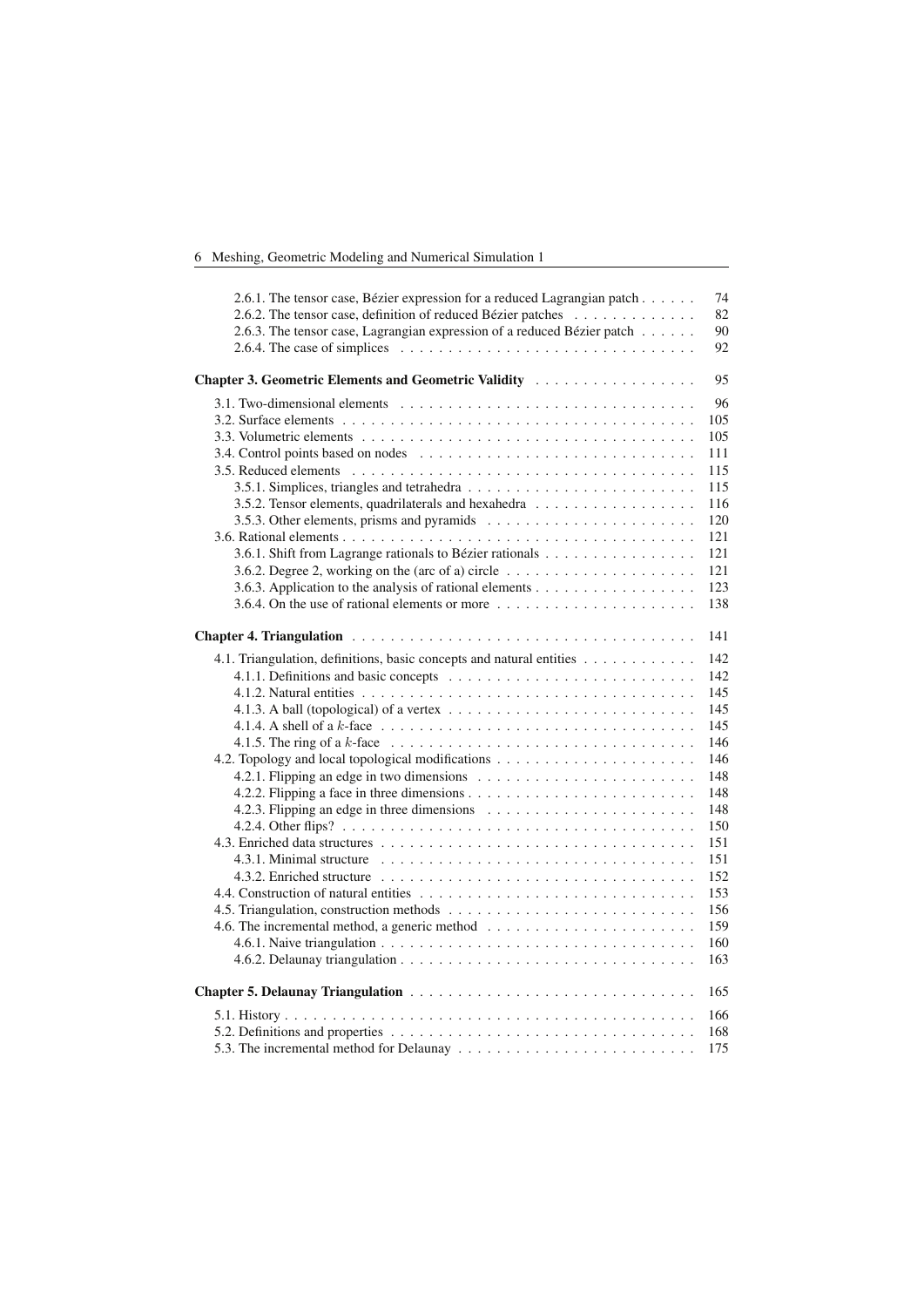| Contents |  |
|----------|--|
|----------|--|

| 5.4. Other methods of construction $\ldots$ , $\ldots$ , $\ldots$ , $\ldots$ , $\ldots$ , $\ldots$ , $\ldots$ , $\ldots$ , $\ldots$ | 181 |
|-------------------------------------------------------------------------------------------------------------------------------------|-----|
|                                                                                                                                     | 186 |
|                                                                                                                                     | 188 |
|                                                                                                                                     | 193 |
|                                                                                                                                     | 194 |
|                                                                                                                                     | 195 |
| 6.1.2. Triangulation of a domain in three dimensions                                                                                | 202 |
| 6.2. Delaunay Triangulation "Delaunay admissibility"                                                                                | 214 |
|                                                                                                                                     | 219 |
|                                                                                                                                     | 222 |
|                                                                                                                                     | 233 |
| 7.1. Implicit or explicit form (CAD), starting from an analytical definition                                                        | 234 |
| 7.1.1. Modeling an implicit curve, continuous $\rightarrow$ discrete                                                                | 234 |
|                                                                                                                                     | 237 |
|                                                                                                                                     | 238 |
|                                                                                                                                     | 242 |
| 7.2. Starting from a discretization or triangulation, discrete $\rightarrow$ continuous                                             | 246 |
|                                                                                                                                     | 247 |
|                                                                                                                                     | 253 |
| 7.3. Starting from a point cloud, discrete $\rightarrow$ discrete                                                                   | 278 |
|                                                                                                                                     | 278 |
|                                                                                                                                     | 283 |
| 7.4. Extraction of characteristic points and characteristic lines                                                                   | 302 |
| <b>Chapter 8. Geometric Modeling: Examples </b>                                                                                     | 305 |
|                                                                                                                                     | 306 |
|                                                                                                                                     | 311 |
| 8.3. Parametrization of a surface patch through unfolding                                                                           | 311 |
|                                                                                                                                     | 324 |
|                                                                                                                                     | 325 |
| 8.6. Discrete reconstruction of a digitized object or environment                                                                   | 330 |
| <b>Chapter 9. A Few Basic Algorithms and Formulae</b>                                                                               | 343 |
|                                                                                                                                     | 344 |
| 9.1.1. Subdivision of a curve $\ldots \ldots \ldots \ldots \ldots \ldots \ldots \ldots \ldots \ldots$                               | 344 |
| 9.1.2. Subdivision of a patch $\ldots \ldots \ldots \ldots \ldots \ldots \ldots \ldots \ldots \ldots \ldots$                        | 345 |
| 9.2. Computing control coefficients (higher order elements)                                                                         | 348 |
|                                                                                                                                     | 351 |
|                                                                                                                                     | 352 |
|                                                                                                                                     | 355 |
| 9.4. Construction of neighboring relationships, balls and shells                                                                    | 357 |
|                                                                                                                                     | 357 |